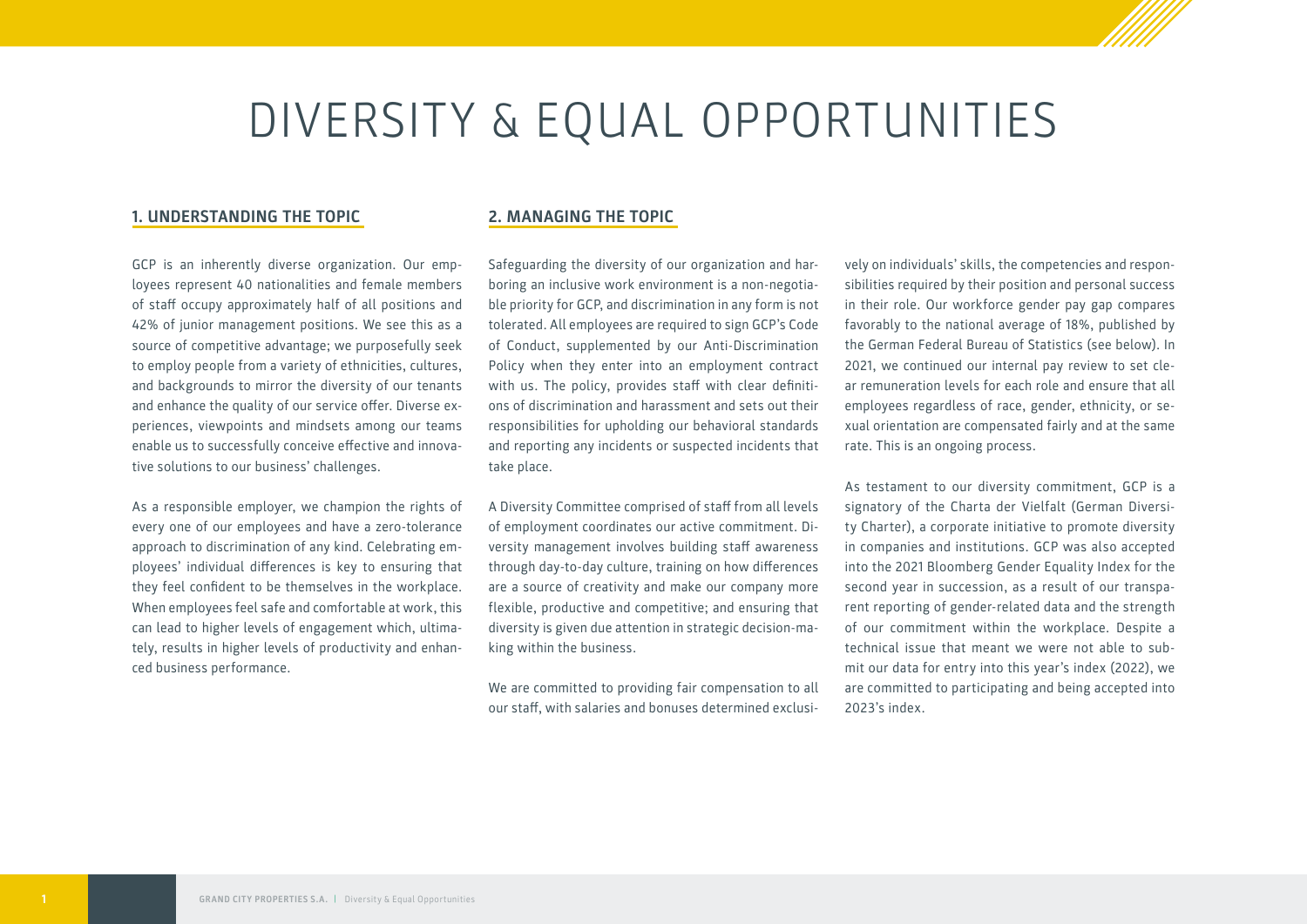

### **3. PERFORMANCE**

#### **Long-term Goals and 2021 Performance**

To guide the implementation of our sustainability strategy and track our progress, we have developed a long-term goal to be among the top 10 most attractive employers in the German residential real estate sector by 2030.

There are several key figures which we track on a yearly basis to monitor our performance and contribute to our long-term goals:



We are proud of our strong track record on anti-discrimination and in 2021, zero incidents were reported. Our workforce gender pay gap was 0.93:1 women to men for non-management employees and 0.76:1 women to men at management level. The overall pay gap of 0.86:1<sup>3</sup> is slightly above the national average of 0.82:1, published by the German Federal Bureau of Statistics4 . We are in the process of analyzing the gender topics to identify opportunities for reducing the gaps. Female representation in our governance bodies is an important indicator of our performance to enhance the representation of women across the organization and we were able to maintain our performance in 2021.

As a testament to our strong policies and practices regarding diversity, we reported no incidents of discrimination or harassment.

As well as our KPIs, in 2021 we set a target to roll-out 'culture days' across the business, to provide an opportunity for our people to celebrate not only their differences, but also what brings them together. Below, we have described our progress:

| 2021 Target                                    | <b>Status</b>  | <b>Progress</b>                                                                                                                                                                               |
|------------------------------------------------|----------------|-----------------------------------------------------------------------------------------------------------------------------------------------------------------------------------------------|
| Roll-out 'culture days'<br>across the business | Not applicable | Due to the ongoing restrictions on in-person<br>meetings because of COVID-19, we could not proceed<br>with the roll-out of 'culture days' in 2021. It is a<br>continued goal of GCP for 2022. |

#### **Priorities for 2022**

In addition to the roll-out of our 'culture days' in 2022, which we were unable to schedule owing to COVID-19 regulations, we will conduct training on intercultural communication for all employees through our e-learning platform.

1. The data includes only GCP Germany.

- 2. German employees only.
- 3. The data includes only information for GCP Germany.

4. [https://www.destatis.de/DE/Presse/Pressemitteilungen/2022/03/PD22\\_088\\_621.html](https://www.destatis.de/DE/Presse/Pressemitteilungen/2022/03/PD22_088_621.html)